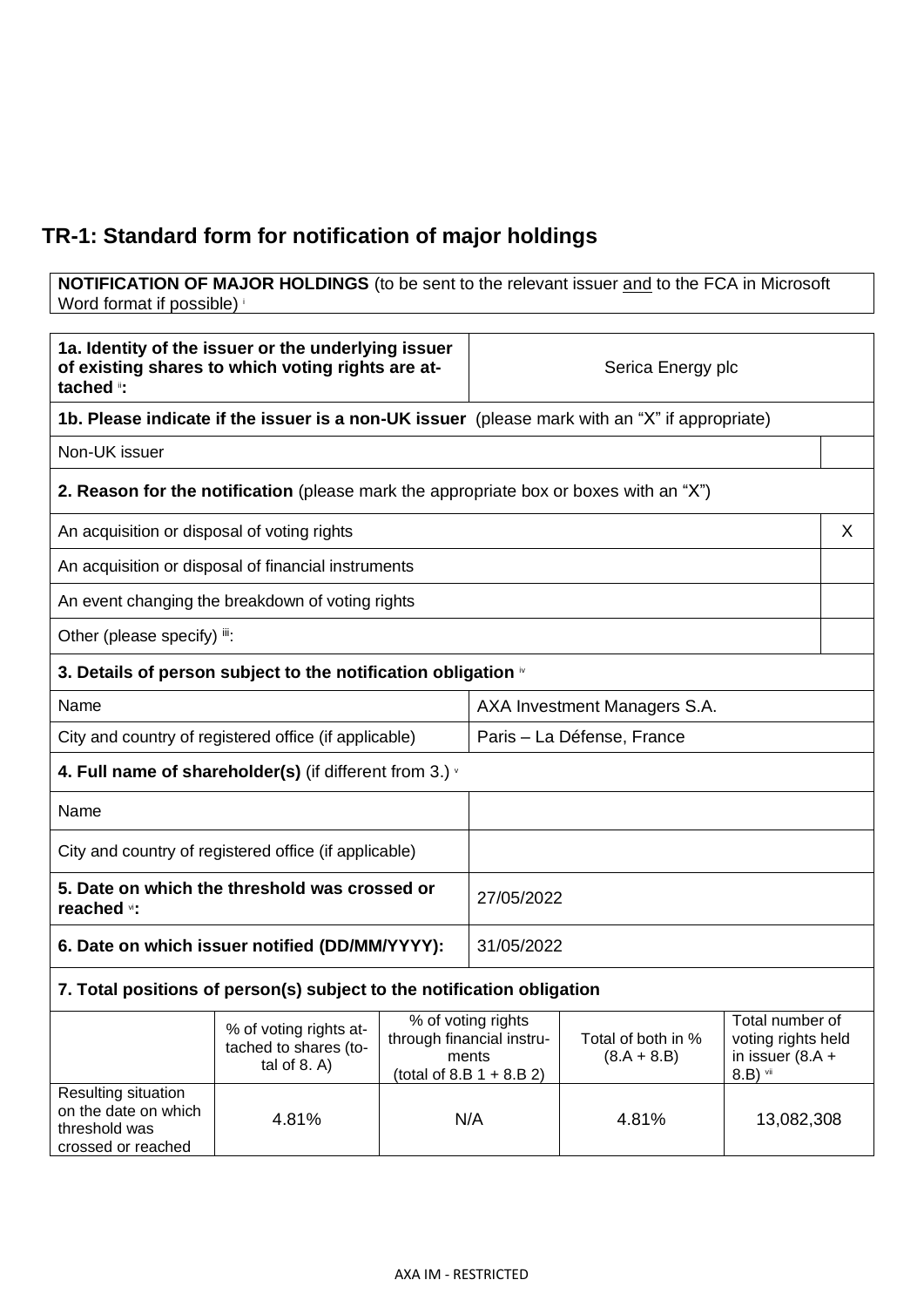| Position of previous<br>$\cdot\cdot\cdot$<br>ılicahle | 73% | N/A | 73% | <u> Karl Lindon va karl sama sai sering karl salah pada tahun 1989. Bagi dalam karl salah pada tahun 1980 karl s</u> |
|-------------------------------------------------------|-----|-----|-----|----------------------------------------------------------------------------------------------------------------------|
|-------------------------------------------------------|-----|-----|-----|----------------------------------------------------------------------------------------------------------------------|

## **8. Notified details of the resulting situation on the date on which the threshold was crossed or reached** viii

| A: Voting rights attached to shares                |                            |                               |                           |                               |
|----------------------------------------------------|----------------------------|-------------------------------|---------------------------|-------------------------------|
| Class/type of<br>shares<br>ISIN code (if possible) | Number of voting rights ix |                               | % of voting rights        |                               |
|                                                    | <b>Direct</b><br>(DTR5.1)  | <b>Indirect</b><br>(DTR5.2.1) | <b>Direct</b><br>(DTR5.1) | <b>Indirect</b><br>(DTR5.2.1) |
| <b>Ordinary Shares</b><br>GB00B0CY5V57             |                            | 13,082,308                    |                           | 4.81%                         |
|                                                    |                            |                               |                           |                               |
|                                                    |                            |                               |                           |                               |
| <b>SUBTOTAL 8. A</b>                               |                            |                               |                           |                               |

| B 1: Financial Instruments according to DTR5.3.1R (1) (a) |                               |                                          |                                                                                                        |                    |
|-----------------------------------------------------------|-------------------------------|------------------------------------------|--------------------------------------------------------------------------------------------------------|--------------------|
| Type of financial in-<br>strument                         | <b>Expiration</b><br>date $x$ | Exercise/<br><b>Conversion Period xi</b> | <b>Number of voting rights</b><br>that may be acquired if<br>the instrument is<br>exercised/converted. | % of voting rights |
|                                                           |                               |                                          |                                                                                                        |                    |
|                                                           |                               |                                          |                                                                                                        |                    |
|                                                           |                               |                                          |                                                                                                        |                    |
|                                                           |                               | <b>SUBTOTAL 8. B 1</b>                   |                                                                                                        |                    |

| B 2: Financial Instruments with similar economic effect according to DTR5.3.1R (1) (b) |                               |                                               |                                                     |                            |                    |
|----------------------------------------------------------------------------------------|-------------------------------|-----------------------------------------------|-----------------------------------------------------|----------------------------|--------------------|
| <b>Type of financial</b><br>instrument                                                 | <b>Expiration</b><br>date $x$ | Exercise/<br><b>Conversion Pe-</b><br>riod xi | <b>Physical or</b><br>cash<br><b>Settlement</b> xii | Number of<br>voting rights | % of voting rights |
|                                                                                        |                               |                                               |                                                     |                            |                    |
|                                                                                        |                               |                                               |                                                     |                            |                    |
|                                                                                        |                               |                                               |                                                     |                            |                    |
|                                                                                        |                               |                                               | <b>SUBTOTAL</b><br>8.B.2                            |                            |                    |